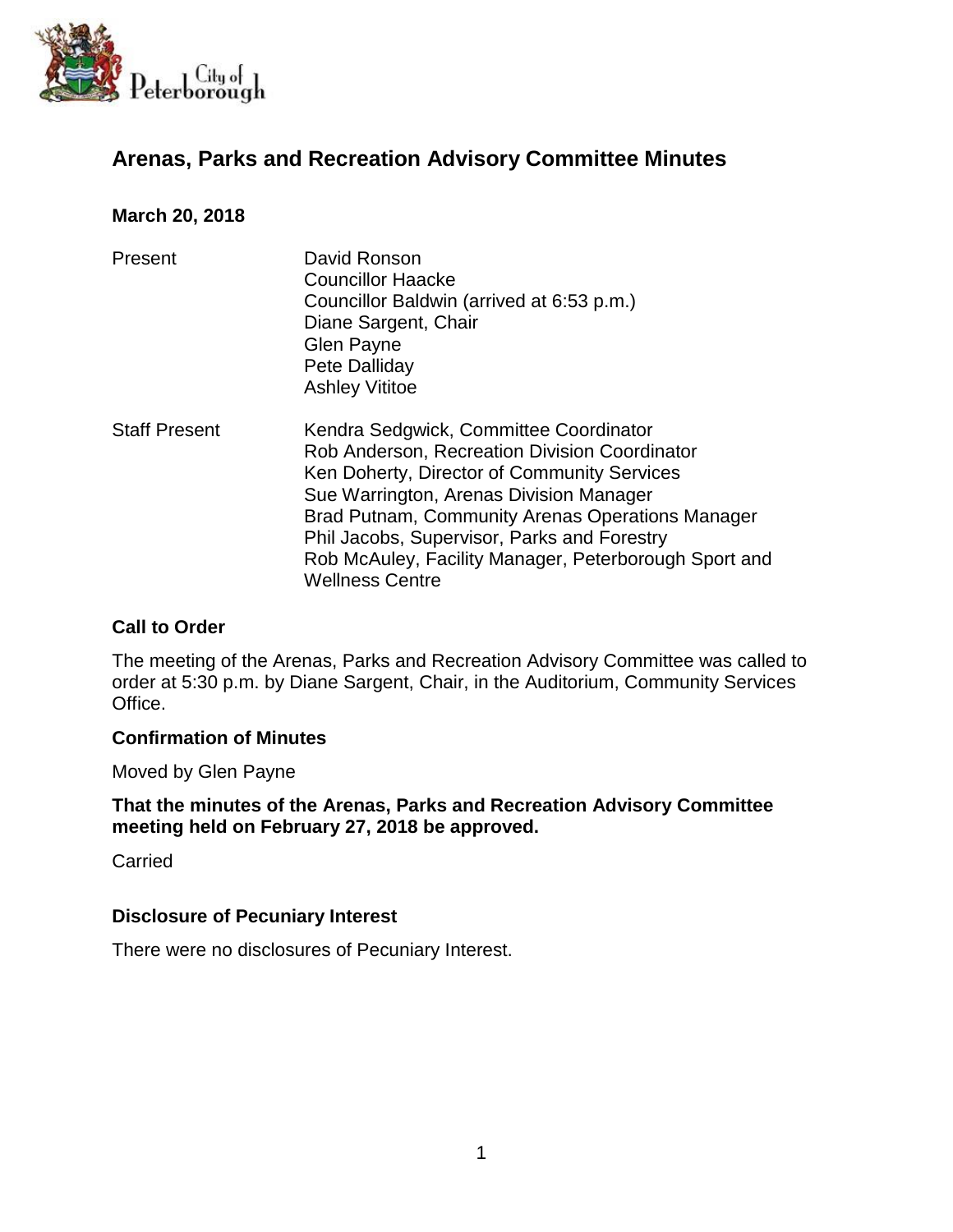# **Consent Agenda - 5.d., 5.e.**

Moved by Ashley Vititoe

## **That item 5.e. be approved as part of the Consent Agenda.**

Carried

City Sponsored Events - Canada Day Parade Committee

Report APRAC18-006

Moved by Ashley Vititoe

**That the Arenas Parks and Recreation Advisory Committee approve the recommendations outlined in Report APRAC18-006 dated March 20, 2018, of the Recreation Division Coordinator, as follows:**

- **a) That the Canada Day Parade Committee and its activities be approved as City sponsored, and be covered under the City's insurance policy; and**
- **b) That staff be authorized to enter into a City Sponsored Event/Activity Agreement with the Canada Day Parade Committee to allow its inclusion under the City's insurance policy.**

Carried

Bicycle Playground Concept Presentation

Report APRAC18-005

Moved by David Ronson

**That the Arenas Parks and Recreation Advisory Committee approve the recommendations outlined in Report APRAC18-005 dated March 20, 2018, of the Recreation Division Coordinator, as follows:**

- **a) That a presentation by John Hauser on behalf of B!KE, on the concept of establishing a bicycle park on City owned land be received; and**
- **b) That Staff be directed to continue discussion with B!KE on the proposed bicycle park concept, and report back to APRAC at a future meeting.**

**Carried**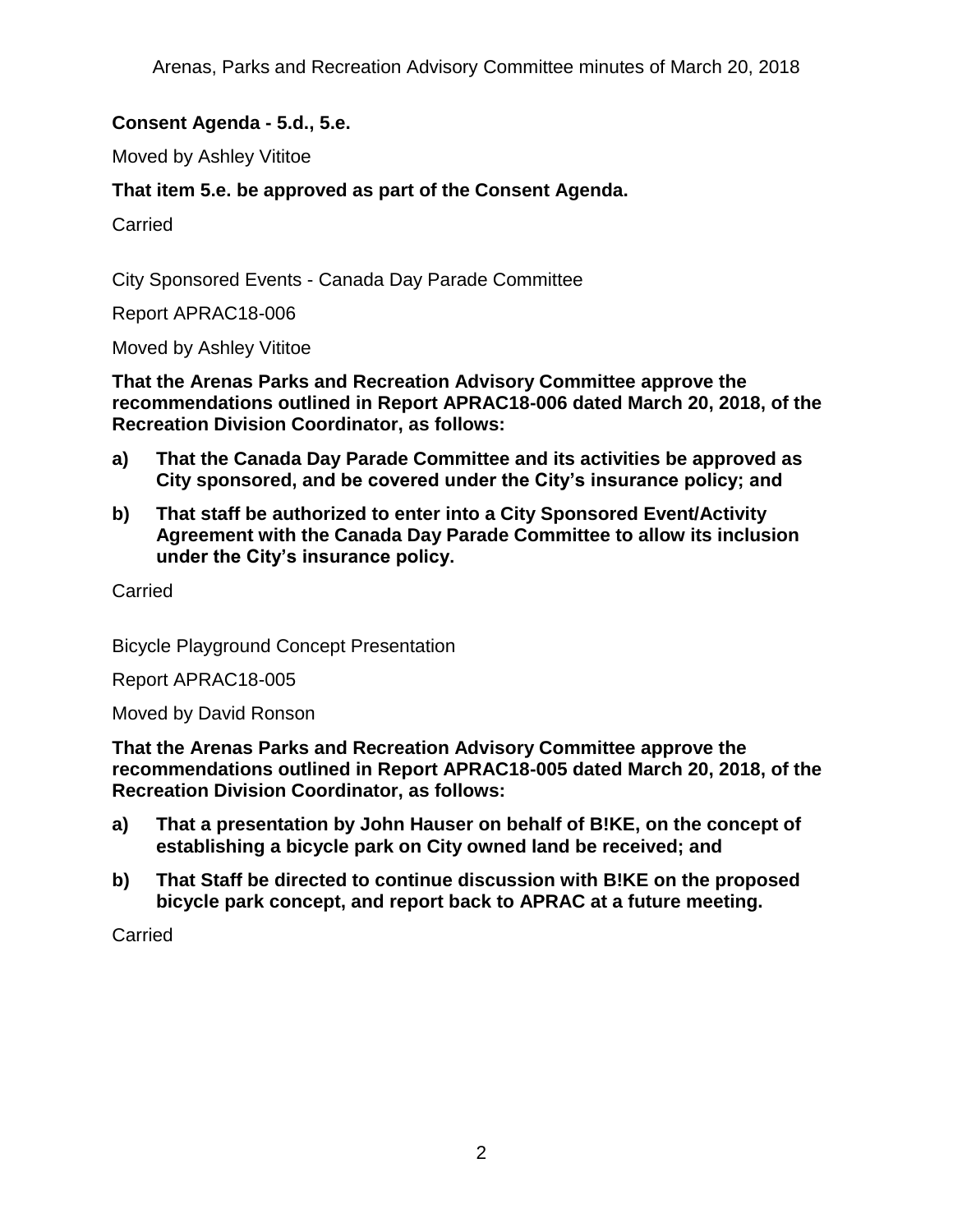Arenas, Parks and Recreation Advisory Committee minutes of March 20, 2018

Arena Division 2018 Work Activities Overview

Report APRAC18-007

Moved by Councillor Haacke

**That the Arenas Parks and Recreation Advisory Committee (APRAC) approve the recommendation outlined in Report APRAC18-007, dated March 20, 2018 of the Arena Division Manager, as follows:**

**That a presentation by the Arena Division Manager providing an overview of the 2018 major work activities be received for information.**

**Carried** 

Parks Information Report - 2018 Work Activities

Report APRAC18-008

Councillor Baldwin arrived at 6:53 p.m.

Moved by Glen Payne

**That the Arenas Parks and Recreation Advisory Committee approve the recommendation outlined in Report APRAC18-008 dated March 20, 2018, of the Supervisor of Parks and Forestry, as follows:**

**That a presentation by the Supervisor of Parks and Forestry be received for information.**

Carried

New Procedure for People Found Living Rough in City Parks

Report APRAC18-009

Moved by Councillor Haacke

**That the Arenas Parks and Recreation Advisory Committee approve the recommendation outlined in Report APRAC18-009 dated March 20, 2018, of the Supervisor Parks and Forestry, as follows:**

**That a presentation by the Supervisor of Parks and Forestry on the new Procedure for People found living rough in City Parks be received for information.**

**Carried**